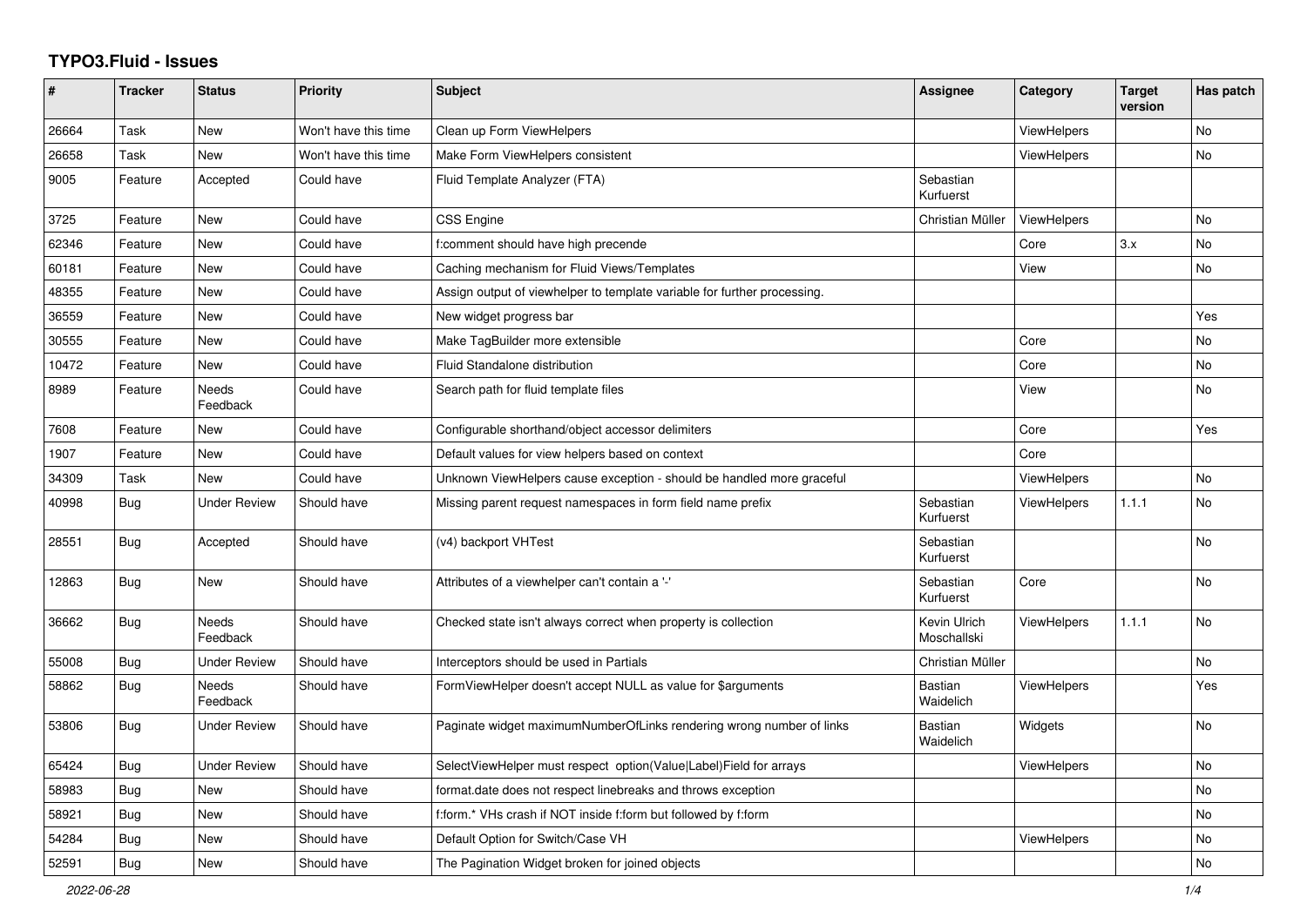| ∦     | <b>Tracker</b> | <b>Status</b>            | <b>Priority</b> | <b>Subject</b>                                                                                              | <b>Assignee</b>        | Category    | <b>Target</b><br>version | Has patch |
|-------|----------------|--------------------------|-----------------|-------------------------------------------------------------------------------------------------------------|------------------------|-------------|--------------------------|-----------|
| 52536 | Bug            | <b>Under Review</b>      | Should have     | Errorclass not set if no property-attribute set                                                             |                        |             |                          |           |
| 52419 | Bug            | New                      | Should have     | Wrong PHPDocs notation for default value inline f:translate viewhelper                                      |                        |             | 2.0                      | No.       |
| 50888 | Bug            | <b>Under Review</b>      | Should have     | WSOD by changing name of section and if Fluid caches are generated                                          |                        |             |                          | No        |
| 49600 | Bug            | New                      | Should have     | f:form tag shown as a HTML on frontend                                                                      |                        | ViewHelpers |                          | No        |
| 47006 | Bug            | <b>Under Review</b>      | Should have     | widget identifier are not unique                                                                            |                        |             |                          | No        |
| 46289 | Bug            | <b>Needs</b><br>Feedback | Should have     | Enable Escaping Interceptor in XML request format                                                           |                        | View        | 2.0.1                    | No        |
| 44234 | Bug            | <b>Under Review</b>      | Should have     | selectViewHelper's sorting does not respect locale collation                                                |                        | ViewHelpers | 2.1                      | <b>No</b> |
| 39990 | Bug            | New                      | Should have     | Same form twice in one template: hidden fields for empty values are only rendered<br>once                   |                        | Core        |                          | No        |
| 37619 | <b>Bug</b>     | New                      | Should have     | Fatal Error when using variable in name attribute of Section ViewHelper                                     |                        | ViewHelpers |                          | No        |
| 36655 | Bug            | New                      | Should have     | <b>Pagination Links</b>                                                                                     |                        | Widgets     |                          | No        |
| 34682 | Bug            | <b>Under Review</b>      | Should have     | Radio Button missing checked on validation error                                                            |                        | ViewHelpers |                          | No        |
| 30937 | Bug            | <b>New</b>               | Should have     | CropViewHelper stringToTruncate can't be supplied so it can't be easily extended                            |                        | ViewHelpers |                          | Yes       |
| 28554 | Bug            | New                      | Should have     | (v4) implement feature flag to disable caching                                                              |                        |             |                          | No        |
| 28553 | Bug            | New                      | Should have     | improve XHProf test setup                                                                                   |                        |             |                          | No        |
| 28552 | Bug            | New                      | Should have     | (v5) write ViewHelper test for compiled run; adjust functional test to do two passes<br>(uncached & cached) |                        |             |                          | No        |
| 28550 | Bug            | New                      | Should have     | (v4) make widgets cacheable, i.e. not implement childnodeaccess interface                                   |                        |             |                          | No        |
| 28549 | Bug            | New                      | Should have     | make widgets cacheable, i.e. not implement childnodeaccess interface                                        |                        |             |                          | No        |
| 13045 | <b>Bug</b>     | New                      | Should have     | Entity decode of strings are different between if-conditions and output of variable                         |                        |             |                          |           |
| 8648  | Bug            | New                      | Should have     | format.crop ViewHelper should support all features of the crop stdWrap function                             |                        | ViewHelpers |                          | No        |
| 3481  | Bug            | New                      | Should have     | Use ViewHelperVariableContainer in PostParseFacet                                                           |                        | Core        |                          | No        |
| 33394 | Feature        | Needs<br>Feedback        | Should have     | Logical expression parser for BooleanNode                                                                   | <b>Tobias Liebig</b>   | Core        |                          | No        |
| 5933  | Feature        | Accepted                 | Should have     | Optional section rendering                                                                                  | Sebastian<br>Kurfuerst | ViewHelpers |                          | No        |
| 52640 | Feature        | <b>Under Review</b>      | Should have     | Create an UnlessViewHelper as opposite to the IfViewHelper                                                  | <b>Marc Neuhaus</b>    |             |                          | No        |
| 43346 | Feature        | <b>Under Review</b>      | Should have     | Allow property mapping configuration via template                                                           | Karsten<br>Dambekalns  | ViewHelpers | 2.1                      | No        |
| 37095 | Feature        | New                      | Should have     | It should be possible to set a different template on a Fluid TemplateView inside an<br>action               | Christopher<br>Hlubek  |             |                          | No        |
| 60271 | Feature        | New                      | Should have     | Paginate viewhelper, should also support arrays                                                             |                        |             |                          | No        |
| 60003 | Feature        | New                      | Should have     | Add required-Attribute to f:form.password                                                                   |                        | ViewHelpers |                          | No        |
| 51277 | Feature        | New                      | Should have     | ViewHelper context should be aware of actual file occurrence                                                |                        |             |                          | No        |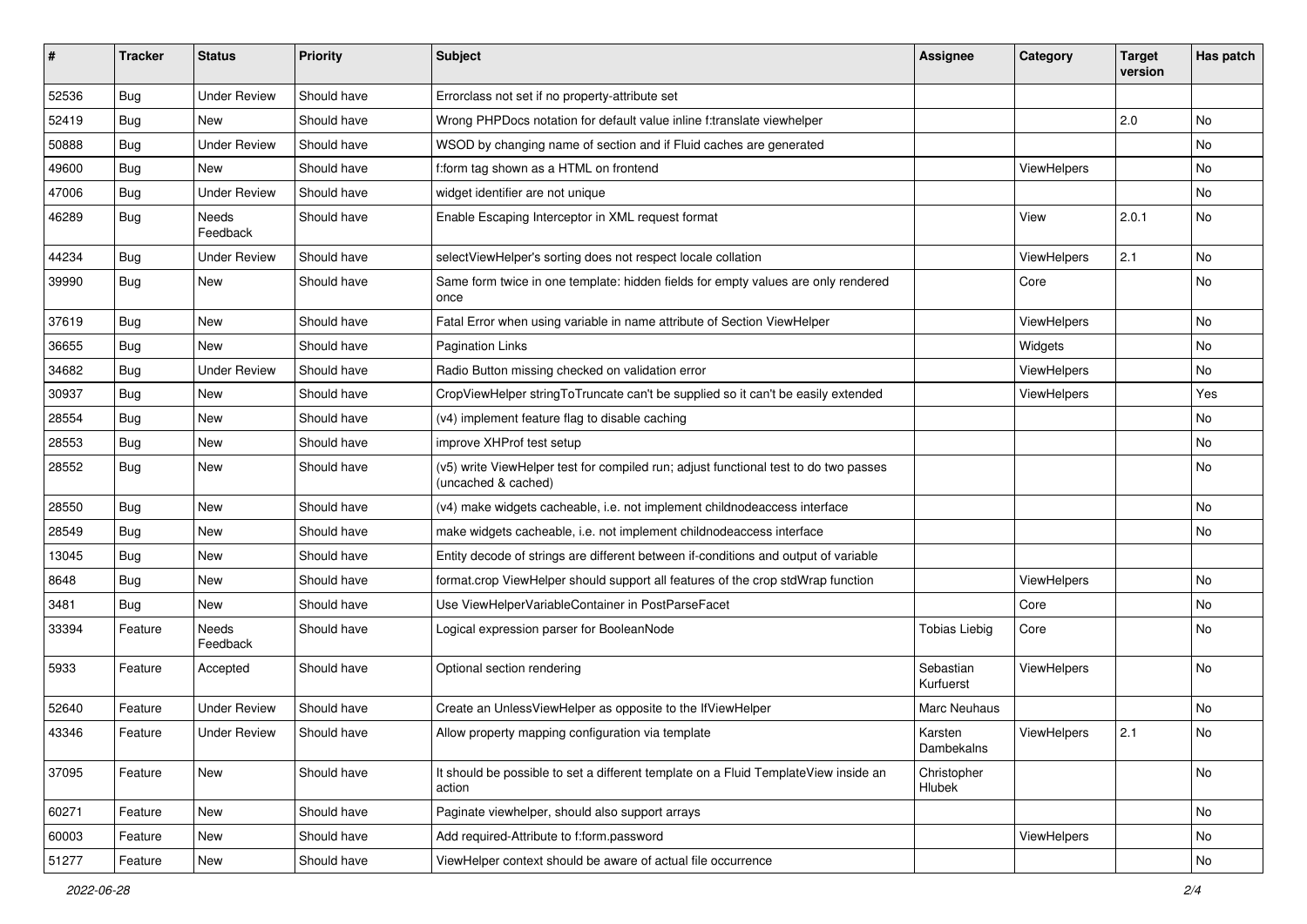| $\pmb{\sharp}$ | <b>Tracker</b> | <b>Status</b>            | <b>Priority</b> | <b>Subject</b>                                                                                         | Assignee               | Category           | Target<br>version | Has patch |
|----------------|----------------|--------------------------|-----------------|--------------------------------------------------------------------------------------------------------|------------------------|--------------------|-------------------|-----------|
| 49756          | Feature        | <b>Under Review</b>      | Should have     | Select values by array key in checkbox viewhelper                                                      |                        |                    |                   | No        |
| 46545          | Feature        | New                      | Should have     | Better support for arrays in options of SelectViewHelper                                               |                        |                    |                   | No        |
| 46257          | Feature        | <b>Under Review</b>      | Should have     | Add escape sequence support for Fluid                                                                  |                        | Core               |                   | No        |
| 45345          | Feature        | <b>Needs</b><br>Feedback | Should have     | Easy to use comments for fluid that won't show in output                                               |                        |                    |                   |           |
| 45153          | Feature        | New                      | Should have     | f:be.menus.actionMenuItem - Detection of the current select option is insufficient                     |                        |                    |                   | <b>No</b> |
| 42397          | Feature        | New                      | Should have     | Missing viewhelper for general links                                                                   |                        |                    |                   | No        |
| 40081          | Feature        | <b>New</b>               | Should have     | Allow assigned variables as keys in arrays                                                             |                        |                    |                   | No        |
| 39936          | Feature        | New                      | Should have     | registerTagAttribute should handle default values                                                      |                        | ViewHelpers        |                   | No        |
| 38130          | Feature        | New                      | Should have     | Checkboxes and multiple select fields should have an assignable default value                          |                        |                    |                   | No        |
| 36410          | Feature        | New                      | Should have     | Allow templates to send arguments back to layout                                                       |                        | ViewHelpers        |                   | <b>No</b> |
| 33215          | Feature        | New                      | Should have     | RFC: Dynamic values in ObjectAccess paths                                                              |                        |                    |                   | <b>No</b> |
| 31955          | Feature        | New                      | Should have     | f:uri.widget                                                                                           |                        | Widgets            |                   | No        |
| 9514           | Feature        | New                      | Should have     | Support explicit Array Arguments for ViewHelpers                                                       |                        |                    |                   |           |
| 4704           | Feature        | New                      | Should have     | Improve parsing exception messages                                                                     |                        | Core               |                   |           |
| 3291           | Feature        | <b>Needs</b><br>Feedback | Should have     | Cacheable viewhelpers                                                                                  |                        |                    |                   | <b>No</b> |
| 8491           | Task           | Needs<br>Feedback        | Should have     | link.action and uri.action differ in absolute argument                                                 | Karsten<br>Dambekalns  | ViewHelpers        |                   | No        |
| 54195          | Task           | New                      | Should have     | Rename and move FormViewHelper's errorClass value, currently 'f3-form-error'                           | Adrian Föder           | <b>ViewHelpers</b> |                   | <b>No</b> |
| 56237          | Task           | New                      | Should have     | in-line (Condition) View Helpers should not evaluate on parsing                                        |                        |                    |                   | No        |
| 47669          | Task           | New                      | Should have     | Form View Helper does not define the default request method                                            |                        |                    |                   | No        |
| 46091          | Task           | Needs<br>Feedback        | Should have     | Show source file name and position on exceptions during parsing                                        |                        |                    |                   | No        |
| 45394          | Task           | New                      | Should have     | Forwardport Unit test for standalone view                                                              |                        | View               |                   | No        |
| 43072          | Task           | New                      | Should have     | Remove TOKENS for adding templates fallback in Backporter                                              |                        | View               |                   | No        |
| 43071          | Task           | <b>New</b>               | Should have     | Remove TOKENS for adding fallback teplates in B                                                        |                        |                    |                   | <b>No</b> |
| 42743          | Task           | New                      | Should have     | Remove inline style for hidden form fields                                                             |                        |                    |                   | <b>No</b> |
| 32035          | Task           | <b>New</b>               | Should have     | Improve fluid error messages                                                                           |                        | Core               |                   | Yes       |
| 10911          | Task           | New                      | Should have     | Tx Fluid ViewHelpers Form AbstractFormViewHelper->renderHiddenIdentityField<br>should be more reliable |                        | <b>ViewHelpers</b> |                   | <b>No</b> |
| 9950           | Task           | New                      | Should have     | Binding to nested arrays impossible for form-elements                                                  |                        | ViewHelpers        |                   |           |
| 33551          | Bug            | <b>New</b>               | Must have       | View helper values break out of a partial scope                                                        | Sebastian<br>Kurfuerst | Core               |                   | <b>No</b> |